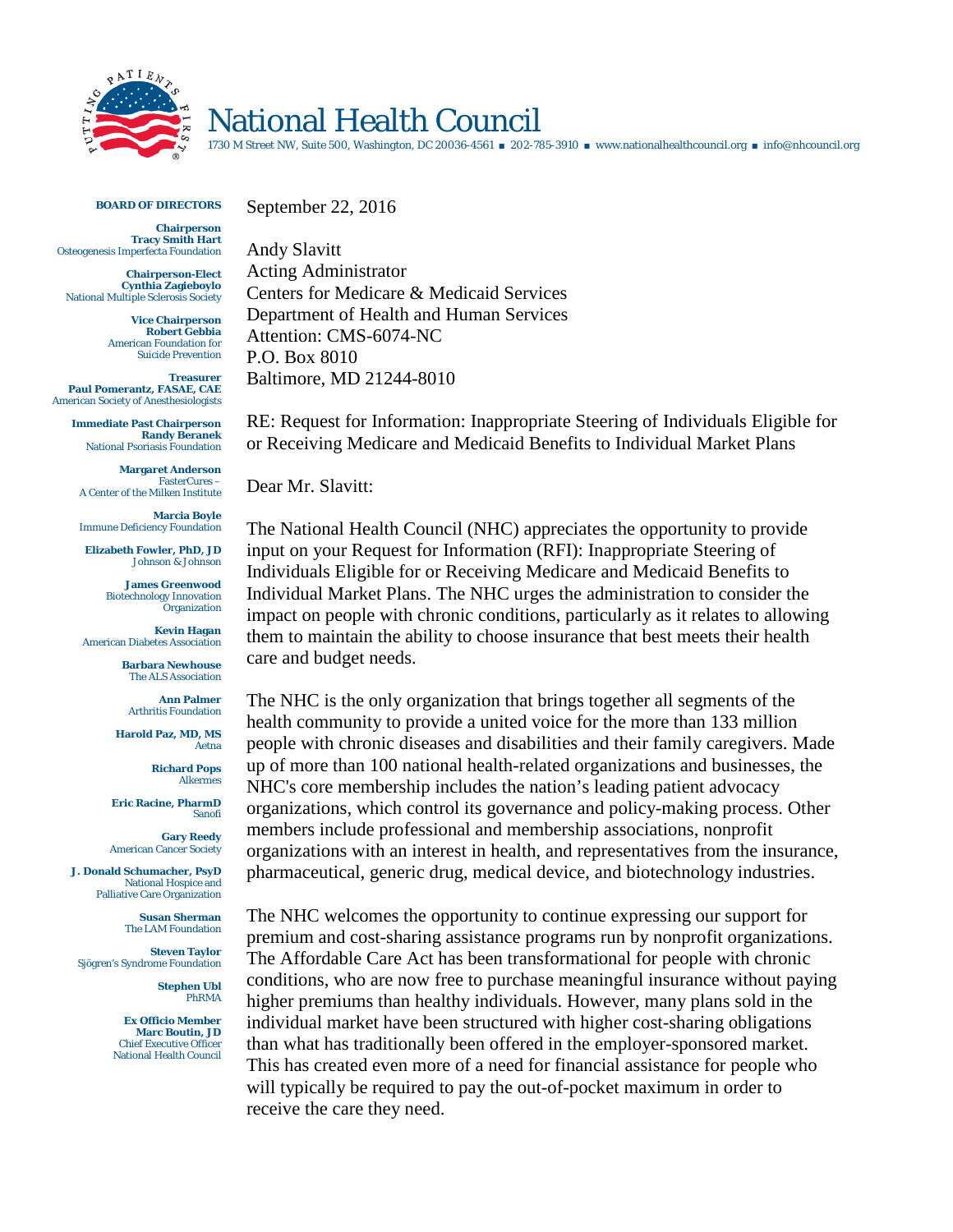NHC Comments on Request for Information: Inappropriate Steering of Individuals September 22, 2016 Page 2 of 3

While we were pleased to see the Administration require insurers to receive financial assistance from government-administered programs, we remain troubled by the fact that other types of assistance have been discouraged, including those by non-profit organizations who serve people with chronic diseases and disabilities. We continue to urge HHS to clarify with insurers that these types of programs are allowable and would welcome guidance and oversight to ensure they are being administered in an ethical fashion.

The NHC supports efforts to ensure that those who are educating patients on insurance purchasing decisions are acting in the best interest of patients. While this RFI is focused on eliminating potential unethical practices, we urge caution to not create policies that will punish both the "bad actors" and organizations that are benefitting patients as part of their organizational mission. The RFI states:

We have heard anecdotal reports that individuals who are eligible for Medicare and/or Medicaid benefits are receiving premium and other cost-sharing assistance from a third party so that the individual can enroll in individual market plans for the provider's financial benefit.

We caution HHS from developing policies based on anecdotes and understand that this RFI is intended to collect information to make a more informed decision. As you gather this information and look to create policies, it is important that the policies are not developed in a way that will unintentionally harm patients by preventing them from receiving assistance from programs that have appropriate firewalls between the contributions they receive and the financial assistance they provide.

As previously stated, the NHC joins CMS in opposing inappropriate steering of individuals into insurance that does not best meet their needs. We could not agree more with the statement in the RFI that reads:

Enrollment decisions should be made, without influence, by the individual based on their specific circumstances, and health and financial needs.

This type of inappropriate steering can happen in many circumstances. It can be achieved by private payers structuring their plans in ways that encourage high risk patients to enroll in Medicare or Medicaid, skewing those risk pools, just as often as it happens in the opposite direction. The NHC supports patients having the information that they need to make informed decisions and affording them a choice between multiple options. It is a personal decision that should be made by patients and their family.

For many individuals, private insurance may be their best option. Many private insurers offer enhanced benefits over Medicare such as coordination of care services. Higher medal-tiered marketplace plans often have lower cost-sharing requirements as well. Perhaps most importantly, as stated in the RFI, continuity of care is crucial for people with chronic conditions. For those who are currently in private insurance and have established relationships with a provider or a set of providers, maintaining these relationships will greatly benefit them and would be a driving factor for them to remain in their existing insurance program.